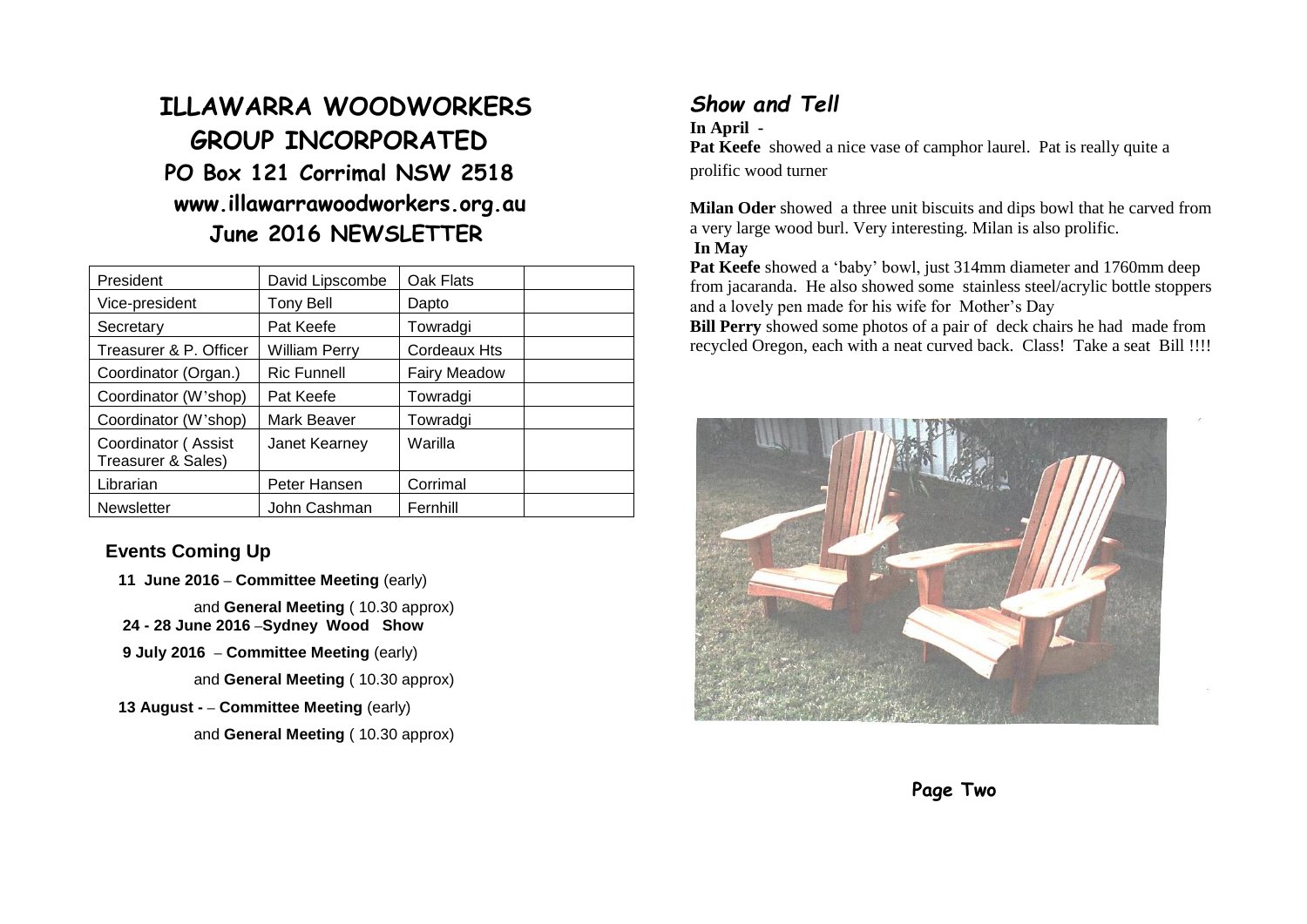**Decisions** It was decided to ask Pat Keefe to purchase some heavy-duty live centres and two extra chucks for the club lathes

It was also decided to hold the BBO on the  $2<sup>nd</sup>$  Saturday of the month (same day as the general meeting) BBQ meat will be on a BYO basis. Thanks to Tony and his helpers for running the regular BBQ. So far this year.

Drinks are also available in the frig at 50c a pop; on an honour basis.

It was agreed not to exhibit in the Bulli Show this year. For the last year or two the rent of the stall space has exceeded income from sales. Talk about negative gearing! But it is also somewhat sad. Our club has participated in the Bulli Show for many years, and quite a few of our members have won first and other prizes in the woodwork section of the Show over the years.

**Club fees** are now overdue. \$25 and cheap. Keep Bill Perry , our Treasurer, happy by paying up promptly!

**Library** During the last school holidays Peter and Judith Hansen went through our large array of magazines and weeded out all the duplicate and triplicate copies . Thanks to you both

**Annual General Meeting** At the April AGM. there were brief reports, the Financial Statement, and Office Bearers were elected for the year, as per Page 1. One idea was to have a small 'weekly sub-committee', that could make limited decisions and financial allocations. Our three executive office bearers all have full time jobs and so tend to be tied up during the week. The sub-committee could be a way of making decisions quickly.

**Bill Body Trophy** At the AGM the President was pleased to award the Bill Body Trophy to Ms Janet Kearney, the first lady recipient of the Trophy. The award to Janet was met with much applause Janet has been a club member for several years and was quickly elected to the Committee. She has been instrumental in reorganising the layout of items at sales and the collection and distribution of sales monies

**Hmm !** – A clear conscience may be the sign of a fuzzy memory

- Change is inevitable, except from a vending machine

## **There's a Buzz in the Air (O,the corn!)**

The bees and the nuns/ladies of our first two honey boxes for the abbey are very pleased and are looking forward to a good harvest

**Gadzooks, Abracadabra** A young man recently enquired did we make wands (aka Harry Potter) No we didn't but Darinta suggested that we could put together a kit with a wood blank and instructions and she would concoct a few spulls ! spills! **spells** for the wand

### **Courtyard Storage**

John Gray of P G Engineering donated the steel for the timber racks in the new Courtyard storage. The racks were made by Bill O'Connor who donated his labour. Our thanks to both of these friends of the club. The courtyard storage is now complete. Many thanks to all who worked on it and quickly made this extra storage a reality

**Page Three**